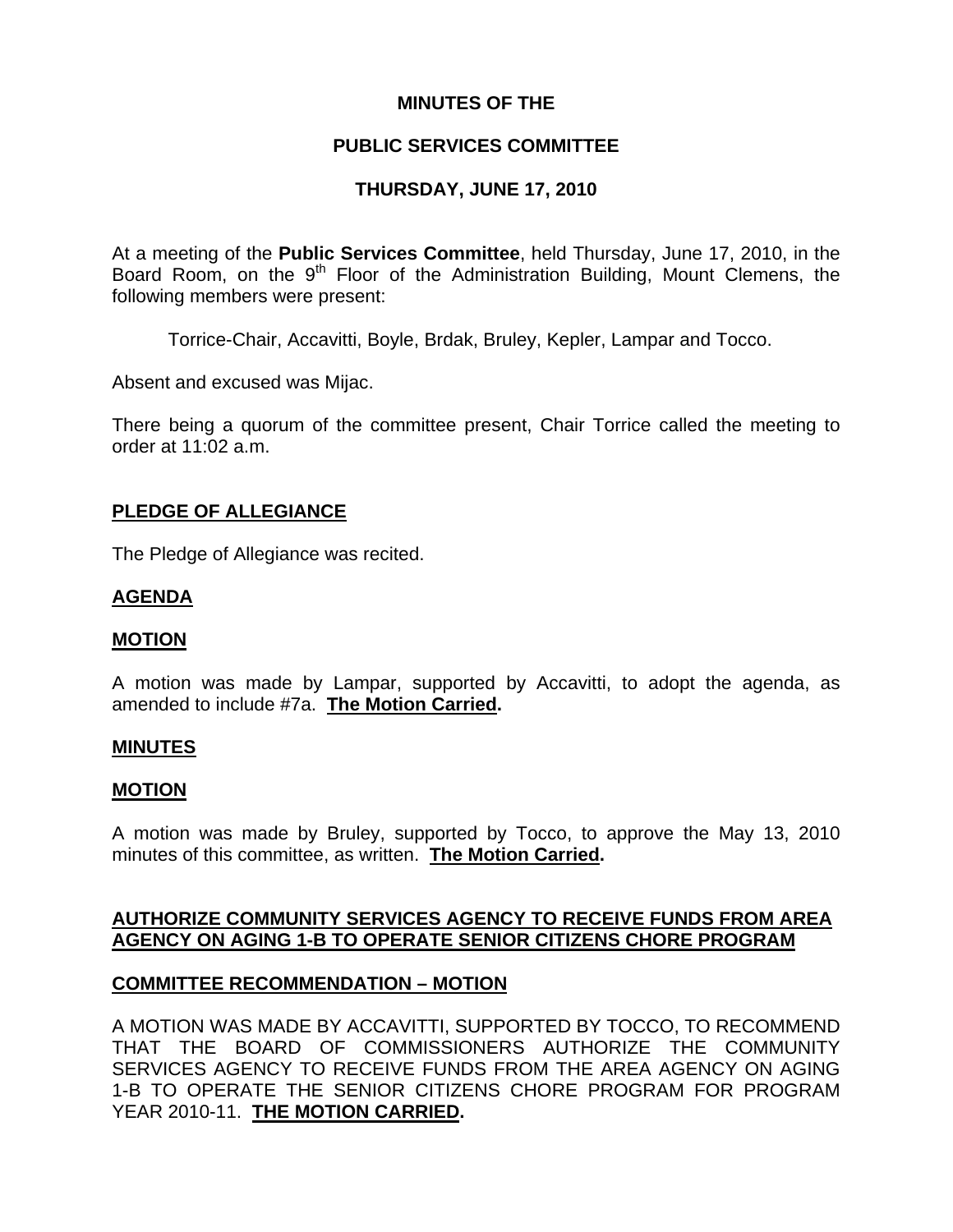# **AUTHORIZE COMMUNITY SERVICES AGENCY TO RECEIVE FUNDS FROM THE UNITED WAY FOR SOUTHEASTERN MICHIGAN TO PROVIDE FOOD TO LOW-INCOME FAMILIES**

# **COMMITTEE RECOMMENDATION – MOTION**

A MOTION WAS MADE BY BRULEY, SUPPORTED BY TOCCO, TO RECOMMEND THAT THE BOARD OF COMMISSIONERS AUTHORIZE THE COMMUNITY SERVICES AGENCY TO RECEIVE FUNDS FROM THE UNITED WAY FOR SOUTHEASTERN MICHIGAN TO PROVIDE FOOD TO LOW-INCOME FAMILIES IN TARGETED SCHOOL DISTRICTS. **THE MOTION CARRIED.** 

# **AUTHORIZE COMMUNITY SERVICES AGENCY TO RECEIVE ADDITIONAL ARRA WEATHERIZATION ASSISTANCE PROGRAM FUNDS**

# **COMMITTEE RECOMMENDATION – MOTION**

A MOTION WAS MADE BY TOCCO, SUPPORTED BY BRULEY, TO RECOMMEND THAT THE BOARD OF COMMISSIONERS AUTHORIZE THE COMMUNITY SERVICES AGENCY TO RECEIVE ADDITIONAL ARRA WEATHERIZATION ASSISTANCE PROGRAM FUNDS. **THE MOTION CARRIED.** 

# **STATUS REPORT BY VETERANS SERVICES DEPARTMENT DIRECTOR**

Kermit Harris provided an overview. He thanked committee for addressing their equipment problems last month and said the issues are being resolved.

### **MOTION**

A motion was made by Tocco, supported by Lampar, to receive and file the status reports provided by the Veterans' Services Department for the month of May. **The Motion Carried.** 

### **STATUS REPORT BY MACOMB COUNTY DEPARTMENT OF HUMAN SERVICES**

Bernell Wiggins, Acting County Director, overviewed his report on the assistance payment cases and applications. He noted that individuals now have the ability to go online for utility assistance. He indicated that Gino Gonzales was not able to attend today, but his report was submitted.

### **MOTION**

A motion was made by Tocco, supported by Boyle, to receive and file the Caseload Trend Report submitted by the Department of Human Services. **The Motion Carried.**